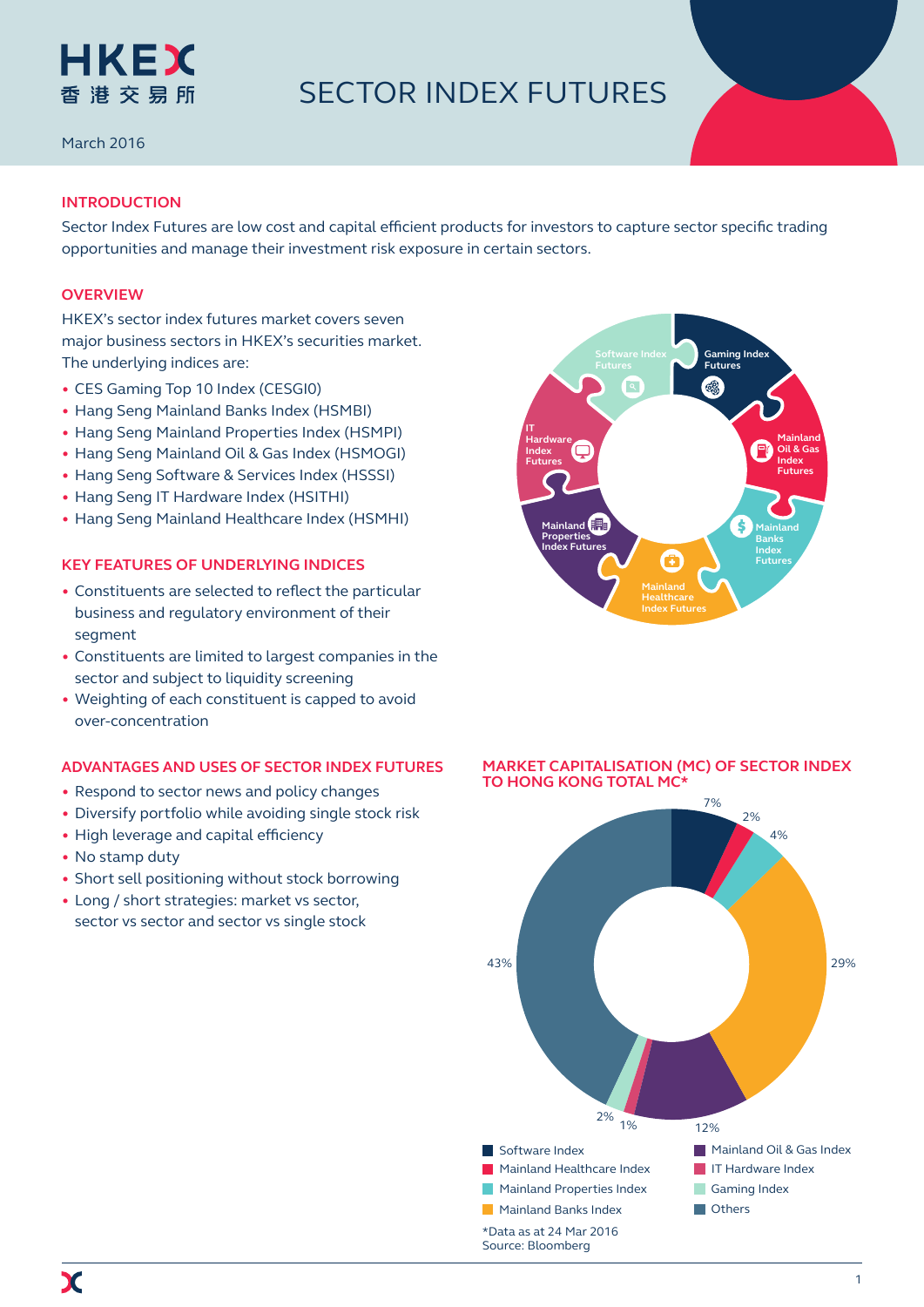# **RETURN AND VOLATILITY COMPARISON WITH HANG SENG CHINA ENTERPRISES INDEX (HSCEI)**



| Index                                             | Gaming<br><b>Index</b><br>(CESG10) | <b>Mainland</b><br><b>Banks</b><br><b>Index</b><br>(HSMBI) | <b>Mainland</b><br><b>Properties</b><br><b>Index</b><br>(HSMPI) | <b>Mainland</b><br>Oil & Gas<br><b>Index</b><br>(HSMOGI) | <b>Software</b><br><b>Index</b><br>(HSSSI) | <b>IT</b><br><b>Hardware</b><br><b>Index</b><br>(HSITHI) | <b>Mainland</b><br><b>Healthcare</b><br><b>Index</b><br>(HSMHI) |
|---------------------------------------------------|------------------------------------|------------------------------------------------------------|-----------------------------------------------------------------|----------------------------------------------------------|--------------------------------------------|----------------------------------------------------------|-----------------------------------------------------------------|
| Return*                                           | $-8.14%$                           | 6.59%                                                      | 47.14%                                                          | $-40.01%$                                                | 209.72%                                    | 5.01%                                                    | 82.81%                                                          |
| HSCEI Return*                                     | $-5.61%$                           |                                                            |                                                                 |                                                          |                                            |                                                          |                                                                 |
| Average<br>Annualised<br>Volatility*              | 31.74%                             | 23.63%                                                     | 29.24%                                                          | 22.30%                                                   | 35.92%                                     | 21.36%                                                   | 22.56%                                                          |
| <b>HSCEI Average</b><br>Annualised<br>Volatility* |                                    |                                                            |                                                                 | 22.14%                                                   |                                            |                                                          |                                                                 |

\*Data from 3 Jan 2012 to 31 Dec 2015

Source: HSIL, CESC

Past performance information is not indicative of future performance.

# **TOP 5 CONSTITUENT STOCKS OF THE SECTOR INDICES^**

| <b>Gaming Index</b> |                     |        |  |  |  |
|---------------------|---------------------|--------|--|--|--|
| <b>Stock Code</b>   | <b>Stock Name</b>   | Weight |  |  |  |
| 0027                | <b>Galaxy Ent</b>   | 16.44% |  |  |  |
| 1928                | Sands China         | 16.40% |  |  |  |
| 0880                | <b>SJM Holdings</b> | 14.64% |  |  |  |
| 2282                | <b>MGM CHina</b>    | 14.37% |  |  |  |
| 1128                | <b>Wynn Macau</b>   | 14.19% |  |  |  |

| <b>Mainland Properties Index</b> |                       |        |  |  |  |
|----------------------------------|-----------------------|--------|--|--|--|
| <b>Stock Code</b>                | <b>Stock Name</b>     | Weight |  |  |  |
| 1109                             | China Res Land        | 14.99% |  |  |  |
| 0688                             | China Overseas        | 14.55% |  |  |  |
| 2007                             | <b>Country Garden</b> | 14.51% |  |  |  |
| 3333                             | Evergrande            | 11.94% |  |  |  |
| 3699                             | Wanda Comm            | 11.76% |  |  |  |

| <b>Mainland Banks Index</b> |                      |        |  |  |  |
|-----------------------------|----------------------|--------|--|--|--|
| <b>Stock Code</b>           | <b>Stock Name</b>    | Weight |  |  |  |
| 0939                        | <b>CCB</b>           | 15.09% |  |  |  |
| 3988                        | <b>Bank of China</b> | 14.91% |  |  |  |
| 1398                        | <b>ICBC</b>          | 14.60% |  |  |  |
| 1288                        | <b>ABC</b>           | 13.58% |  |  |  |
| 3968                        | <b>CM BANK</b>       | 12.38% |  |  |  |

| <b>Mainland Oil &amp; Gas Index</b> |                      |        |  |  |  |
|-------------------------------------|----------------------|--------|--|--|--|
| <b>Stock Code</b>                   | <b>Stock Name</b>    | Weight |  |  |  |
| 0883                                | <b>CNOOC</b>         | 15.48% |  |  |  |
| 0386                                | <b>Sinopec Corp</b>  | 15.39% |  |  |  |
| 2386                                | <b>Sinopec SEG</b>   | 14.63% |  |  |  |
| 0857                                | PetroChina           | 14.58% |  |  |  |
| 0135                                | <b>Kunlun Energy</b> | 14.47% |  |  |  |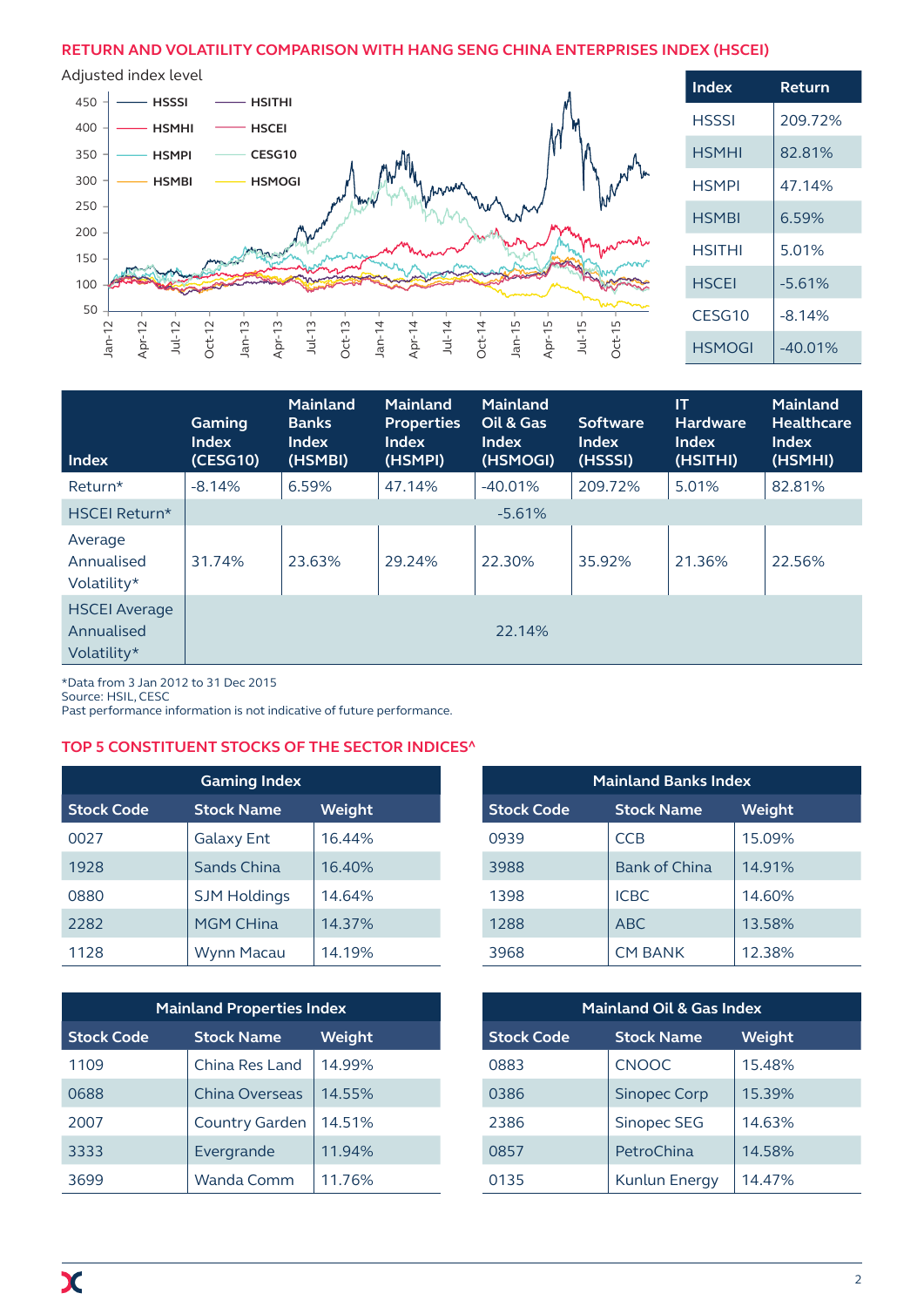| <b>Software Index</b> |                   |               |  |  |  |
|-----------------------|-------------------|---------------|--|--|--|
| <b>Stock Code</b>     | <b>Stock Name</b> | <b>Weight</b> |  |  |  |
| 0700                  | Tencent           | 17.16%        |  |  |  |
| 3888                  | Kingsoft          | 14.98%        |  |  |  |
| 0327                  | <b>PAX Global</b> | 14.59%        |  |  |  |
| 0268                  | Kingdee Int'l     | 12.94%        |  |  |  |
| 0777                  | NetDragon         | 9.26%         |  |  |  |

| <b>Mainland Healthcare Index</b>                 |                    |        |  |  |
|--------------------------------------------------|--------------------|--------|--|--|
| <b>Stock Code</b><br>Weight<br><b>Stock Name</b> |                    |        |  |  |
| 1093                                             | <b>CSPC Pharma</b> | 15.42% |  |  |
| 1099                                             | Sinopharm          | 15.36% |  |  |
| 1177                                             | Sino Biopharm      | 13.55% |  |  |
| 0867                                             | <b>CMS</b>         | 11.29% |  |  |
| 2186                                             | Luye Pharma        | 9.70%  |  |  |

| <b>IT Hardware Index</b> |                    |               |  |  |  |
|--------------------------|--------------------|---------------|--|--|--|
| <b>Stock Code</b>        | <b>Stock Name</b>  | <b>Weight</b> |  |  |  |
| 0303                     | <b>VTech Hldgs</b> | 15.61%        |  |  |  |
| 2018                     | <b>AAC Tech</b>    | 15.32%        |  |  |  |
| 0992                     | Lenovo Group       | 14.25%        |  |  |  |
| 0763                     | 7TF                | 13.79%        |  |  |  |
| 2038                     | FIH                | 12.76%        |  |  |  |

# **LIST OF INFORMATION VENDORS AND ACCESS CODES**

| <b>Access Code</b>                 |                        |                                             |                                      |                                              |                                 |                                       |                                                      |
|------------------------------------|------------------------|---------------------------------------------|--------------------------------------|----------------------------------------------|---------------------------------|---------------------------------------|------------------------------------------------------|
| <b>Vendor</b>                      | Gaming<br><b>Index</b> | <b>Mainland</b><br><b>Banks Index Index</b> | <b>Mainland</b><br><b>Properties</b> | <b>Mainland</b><br>Oil & Gas<br><b>Index</b> | <b>Software</b><br><b>Index</b> | IT<br><b>Hardware</b><br><b>Index</b> | <b>Mainland</b><br><b>Healthcare</b><br><b>Index</b> |
| AASTOCKS.com<br>Limited            | 221445                 | 221420                                      | 221425                               | 221415                                       | 221440                          | 221435                                | 221430                                               |
| <b>Activ Financial</b>             | GTI/16K.HF             | MBI/16K.HF                                  | MPI/16K.HF                           | MOI/16K.HF                                   | SSI/16K.HF                      | ITI/16K.HF                            | MCI/16K.HF                                           |
| <b>AFE Solutions</b><br>Limited    | 870807                 | 870809                                      | 870810                               | 870808                                       | 870813                          | 870812                                | 870811                                               |
| Bloomberg                          | <b>CCSA Index</b>      | <b>BMWA Index</b>                           | <b>PPTA Index</b>                    | <b>OGIA Index</b>                            | <b>HISA Index</b>               | <b>IHWA Index</b>                     | <b>HCEA Index</b>                                    |
| <b>DB Power Limited</b>            | <b>GTI</b>             | <b>MBI</b>                                  | <b>MPI</b>                           | <b>MOI</b>                                   | SSI                             | T                                     | <b>MCI</b>                                           |
| <b>East Money</b><br>Information   | <b>GTI</b>             | <b>MBI</b>                                  | <b>MPI</b>                           | <b>MOI</b>                                   | <b>SSI</b>                      | T                                     | <b>MCI</b>                                           |
| <b>ET Net Limited</b>              |                        |                                             |                                      | [HV/IQ] Futures > Index Futures Screen       |                                 |                                       |                                                      |
| <b>Hexin Flush</b><br>Financial    | <b>GTIC</b>            | <b>MBIC</b>                                 | <b>MPIC</b>                          | <b>MOIC</b>                                  | <b>SSIC</b>                     | <b>ITIC</b>                           | <b>MCIC</b>                                          |
| <b>Infocast Limited</b>            | <b>GTI</b>             | <b>MBI</b>                                  | <b>MPI</b>                           | <b>MOI</b>                                   | SSI                             | T                                     | <b>MCI</b>                                           |
| Pobo Financial                     | GTI+Month              | MBI+Month                                   | MPI+Month                            | MOI+Month                                    | SSI+Month                       | ITI+Month                             | MCI+Month                                            |
| Shanghai<br>Qianlong               | 209                    |                                             |                                      |                                              |                                 |                                       |                                                      |
| QuotePower<br>Int'l Ltd            | P11228                 | P11223                                      | P11224                               | P11222                                       | P11227                          | P11226                                | P11225                                               |
| Shanghai Wind                      | GTIF+<br>yymm+HK       | MBIF+<br>yymm+HK                            | <b>MPIF</b><br>+yymm+HK              | MOIF+<br>yymm+HK                             | SSIF+<br>yymm+HK                | $ITIF+$<br>yymm+HK                    | MCIF+<br>yymm+HK                                     |
| <b>Telequote Data</b><br>Int'l Ltd | GTImy                  | <b>MBImy</b>                                | <b>MPImy</b>                         | <b>MOImy</b>                                 | <b>SSImy</b>                    | <b>ITImy</b>                          | <b>MCImy</b>                                         |
| <b>Thomson Reuters</b>             | 0#HGTI:                | 0#HMBI:                                     | 0#HMPI:                              | 0#HMOI:                                      | 0#HSSI:                         | O#HITI:                               | 0#HMHI:                                              |

^Data as at 29 Jan 2016

The indices automatically adjusts to changes in stock prices so caps may be exceeded between half-yearly index reviews.